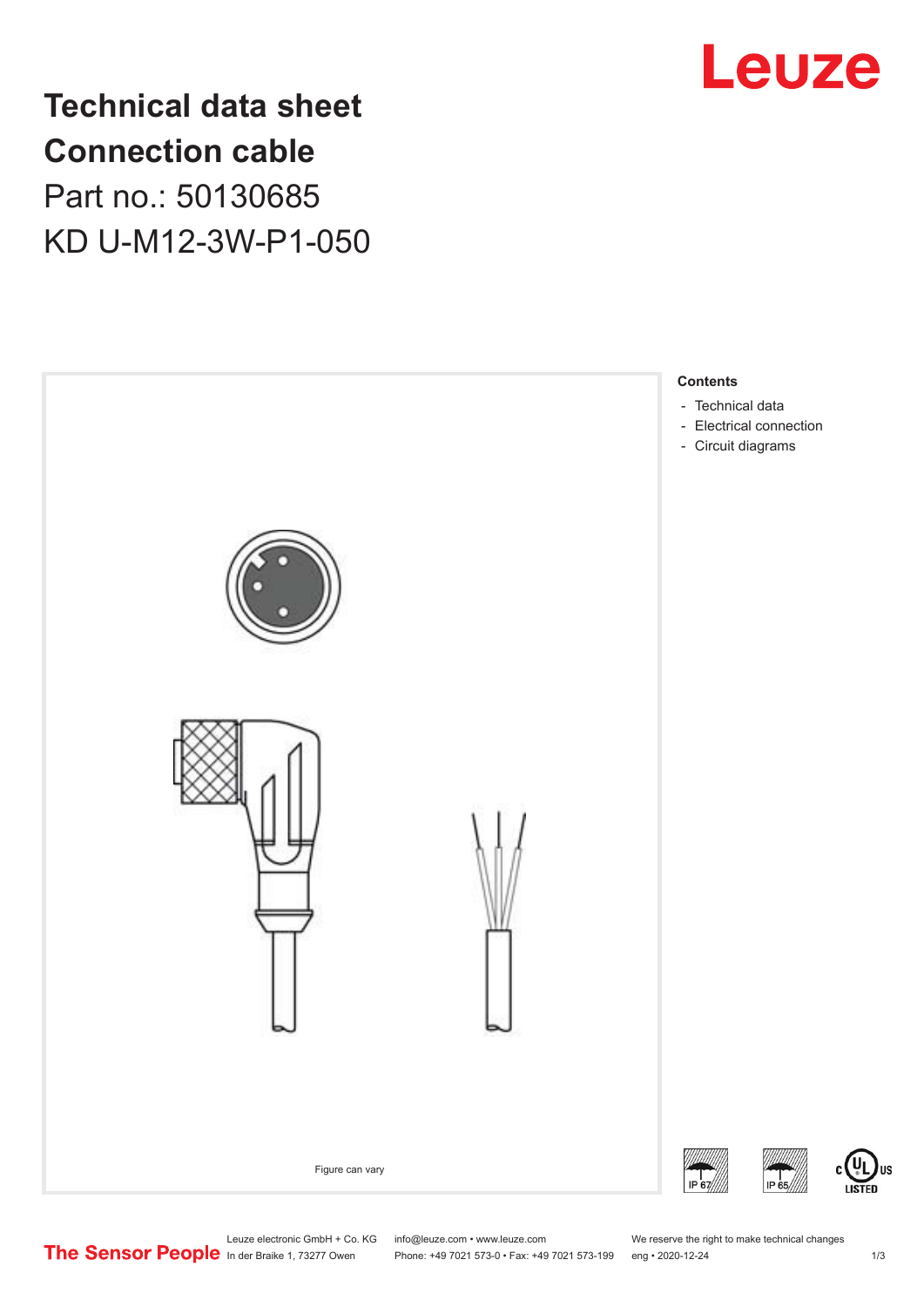## <span id="page-1-0"></span>**Technical data**

### **Electrical data**

**Performance data**

**Operating voltage** Max. 250 V AC/DC

### **Connection**

| <b>Connection 1</b>                                    |                                                                                                                                                                                                                                |
|--------------------------------------------------------|--------------------------------------------------------------------------------------------------------------------------------------------------------------------------------------------------------------------------------|
| <b>Type of connection</b>                              | Connector                                                                                                                                                                                                                      |
| <b>Thread size</b>                                     | M <sub>12</sub>                                                                                                                                                                                                                |
| <b>Type</b>                                            | Female                                                                                                                                                                                                                         |
| Handle body material                                   | <b>PUR</b>                                                                                                                                                                                                                     |
| No. of pins                                            | $3 - pin$                                                                                                                                                                                                                      |
| <b>Version</b>                                         | Angled                                                                                                                                                                                                                         |
| Lock                                                   | Screw fitting, nickel-plated diecast zinc,<br>recommended torque 0.6 Nm, self-<br>locking                                                                                                                                      |
| <b>Connection 2</b>                                    |                                                                                                                                                                                                                                |
| <b>Type of connection</b>                              | Open end                                                                                                                                                                                                                       |
|                                                        |                                                                                                                                                                                                                                |
| <b>Cable properties</b><br><b>Number of conductors</b> | 3 Piece(s)                                                                                                                                                                                                                     |
| Wire cross section                                     | $0.34 \, \text{mm}^2$                                                                                                                                                                                                          |
| <b>AWG</b>                                             | 22                                                                                                                                                                                                                             |
| Sheathing color                                        | <b>Black</b>                                                                                                                                                                                                                   |
| <b>Shielded</b>                                        | N <sub>0</sub>                                                                                                                                                                                                                 |
| Silicone-free                                          | Yes                                                                                                                                                                                                                            |
| Cable design                                           | Connection cable (open on one end)                                                                                                                                                                                             |
| Cable diameter (external)                              | $4.3 \text{ mm}$                                                                                                                                                                                                               |
| Cable length                                           | 5,000 mm                                                                                                                                                                                                                       |
| <b>Sheathing material</b>                              | <b>PUR</b>                                                                                                                                                                                                                     |
| <b>Wire insulation</b>                                 | <b>PUR</b>                                                                                                                                                                                                                     |
| <b>Traverse rate</b>                                   | Max, 3.3 m/s with horiz, traverse path of                                                                                                                                                                                      |
|                                                        | 5m and and max, acceleration of 5m/s <sup>2</sup>                                                                                                                                                                              |
| Suitability for drag chains                            | Yes                                                                                                                                                                                                                            |
| Properties of the outer sheathing                      | Free of CFC, cadmium, silicone, halogen<br>and lead, matt, low-adhesion, abrasion-<br>resistant, easily machine-processable                                                                                                    |
| Resistance of the outer sheathing                      | Hydrolysis and microbe resistant, good<br>oil, gasoline and chemical resistance in<br>accordance with VDE 0472 part 803 test<br>B, flame retardant in accordance with UL<br>1581 VW1 / CSA FT1 / IEC 60332-1.<br>IEC 60332-2-2 |
| <b>Torsion suitability</b>                             | $\pm 180^\circ$ / m (max. 2 mio. cycles with 35<br>cycles / min)                                                                                                                                                               |

#### **Mechanical data**

| <b>Width across flats</b>                                       | 13 mm                    |
|-----------------------------------------------------------------|--------------------------|
| <b>Bending cycles</b>                                           | 5,000,000 Piece(s)       |
| Bending radius, flexible laying, min.                           | Min. 10 x cable diameter |
| Bending radius, stationary laying, min. Min. 5 x cable diameter |                          |
|                                                                 |                          |
| <b>Environmental data</b>                                       |                          |
| Ambient temperature, operation,<br>flexible use                 | $-2580 °C$               |
| Ambient temperature, operation,<br>stationary use               | $-4080 °C$               |
| <b>Certifications</b>                                           |                          |
| Degree of protection                                            | IP 65                    |
|                                                                 | IP 67                    |
| Certifications                                                  | c UL US                  |
| <b>Classification</b>                                           |                          |
|                                                                 |                          |
| <b>Customs tariff number</b>                                    | 85444290<br>27279201     |
| eCl@ss 5.1.4                                                    | 27279218                 |
| eCl@ss 8.0                                                      |                          |
| eCl@ss 9.0                                                      | 27060311                 |
| eCl@ss 10.0                                                     | 27060311                 |
| eCl@ss 11.0                                                     | 27060311                 |
| <b>ETIM 5.0</b>                                                 | EC001855                 |
| <b>ETIM 6.0</b>                                                 | EC001855                 |
| <b>ETIM 7.0</b>                                                 | EC001855                 |

**Leuze** 

## **Electrical connection Connection 1**

| <b>Type of connection</b> | Connector                                                                             |
|---------------------------|---------------------------------------------------------------------------------------|
| <b>Thread size</b>        | M <sub>12</sub>                                                                       |
| <b>Type</b>               | Female                                                                                |
| Handle body material      | <b>PUR</b>                                                                            |
| No. of pins               | $3 - pin$                                                                             |
| Version                   | Angled                                                                                |
| Lock                      | Screw fitting, nickel-plated diecast zinc, recommended<br>torque 0.6 Nm, self-locking |